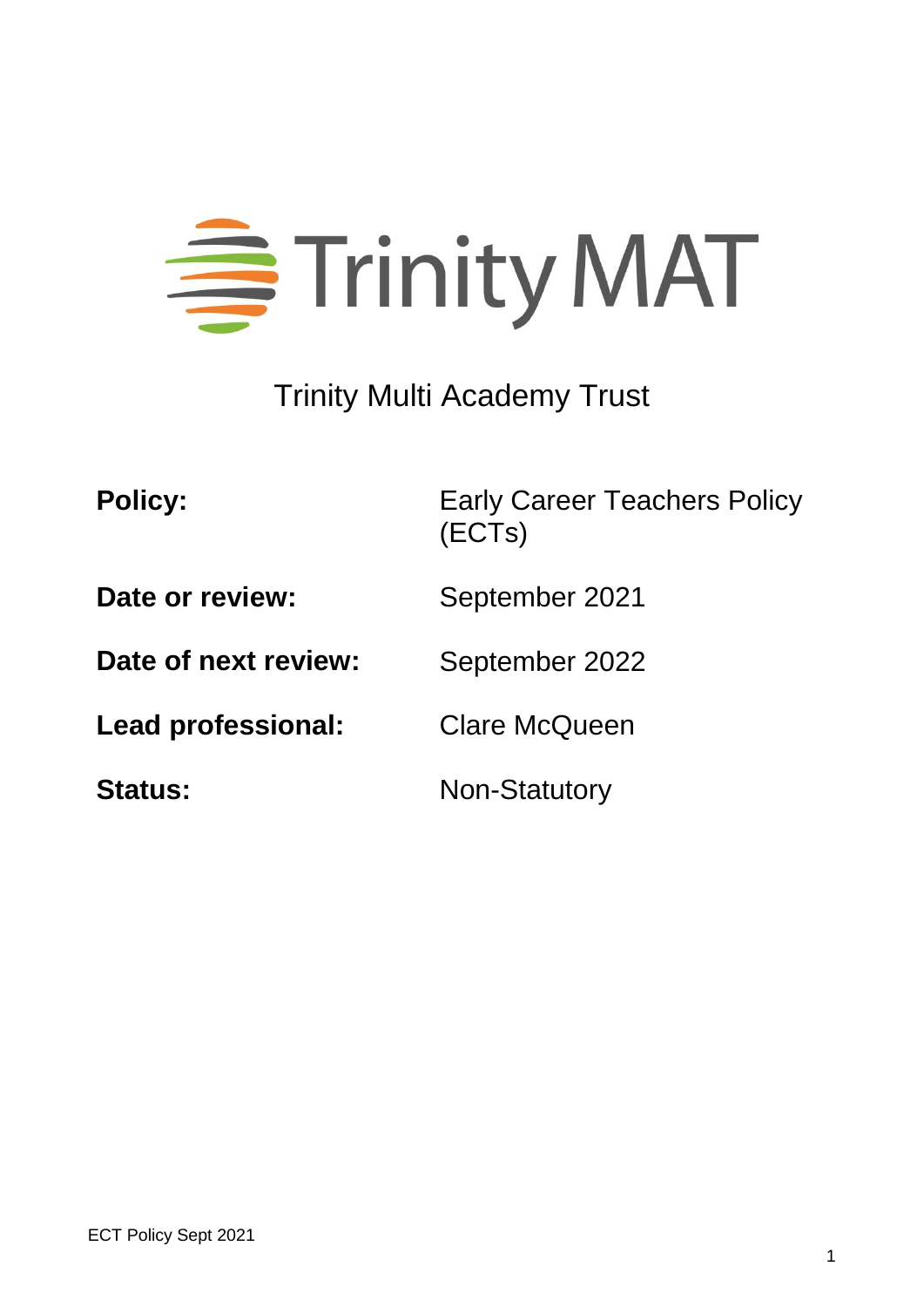# **1. Legal framework**

- 1.1 This policy has due regard to legislation and DfE guidance, including, but not limited to, the following:
	- DfE (2018) 'Induction for newly qualified teachers (England)'
	- DfE (2011) Teachers' standards
	- Education Act 2002
	- Education (Induction Arrangements for School Teachers) (England) Regulations 2012
	- Early Career Framework (2019)
- 1.2 This policy makes reference to the following academy policies:
	- Complaints Procedures Policy
	- GDPR Compliant Records Management Policy

## **2. Roles and responsibilities**

2.1 All ECTs are responsible for:

- Providing evidence that they have QTS and are eligible to start their inductions.
- Meeting with their Induction Tutor/mentor to agree on priorities for their programme and review these at regular intervals.
- Discussing and agreeing on their reduced timetable allowance with their Induction Tutor.
- Participating in the agreed monitoring and development programmes.
- Providing evidence of their progress against the required standards.
- Raising any concerns that they have with their Induction Tutor.
- Consulting the appropriate body if there are difficulties with resolving issues with the Induction Tutor/academy.
- Participating in the scheduled classroom observations, progress reviews and formal assessment meetings.
- Agreeing on the start and end dates of the induction period, including any absences, with their Induction Tutor/mentor.
- Retaining copies of all assessment forms.
- 2.2 The Principal is responsible for:
	- Ensuring that the ECT is provided with the Safeguarding and Child Protection Policy, Behaviour Policy, Code of Conduct, and Keeping Children Safe in Education: Part 1.
	- Ensuring the ECT knows the identity and role of the DSL and any deputies.
	- Ensuring that the ECT knows the academy's response to children who go missing from education.
	- Ensuring that the ECT has been awarded QTS.
	- Clarifying whether the ECT needs to serve an induction period or is exempt from it.
	- Ensuring that a teacher who does not satisfactorily complete an induction period is eligible to carry out short-term supply work.
	- Agreeing with the ECT on which body will act as the appropriate body, in advance of the ECT starting the induction programme.
	- Informing the appropriate body of when an ECT is taking up a post in which they will be undertaking induction.
	- Meeting the requirements of a suitable post for induction.
	- Making sure that the Induction Tutor and mentor has received suitable training and has the time to carry out the role effectively.
	- Ensuring that a personalised induction programme is in place.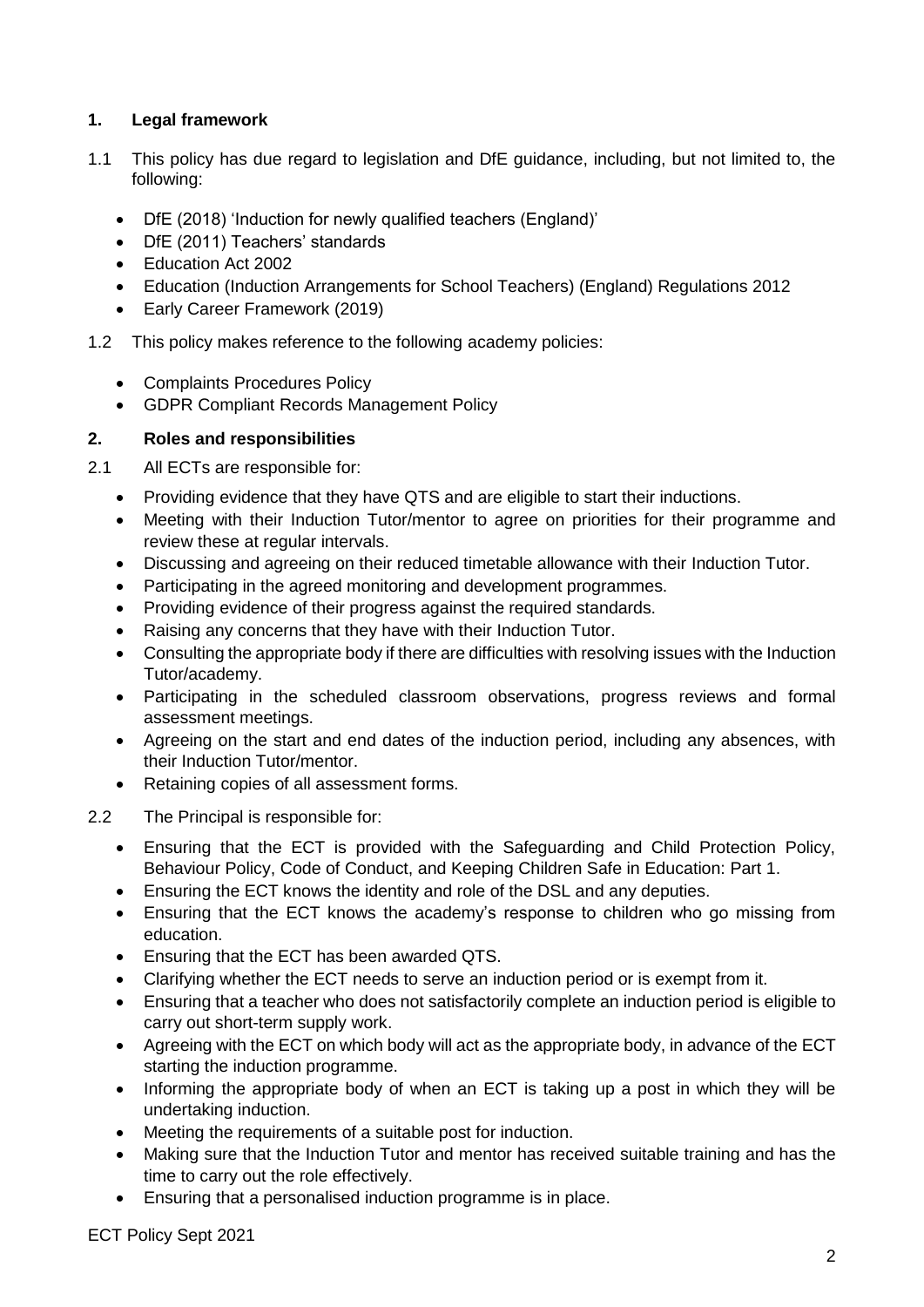- Ensuring that the progress of the ECT is reviewed regularly via termly assessments, observations and feedback of their teaching.
- Making sure that completed reports for each ECT are sent to the appropriate body for review.
- Retaining accurate records of employment that will count towards the induction period.
- Informing the governing board about the arrangements which have been put in place to support ECTs who are undergoing induction.
- Making a recommendation to the appropriate body on whether the ECT's performance is satisfactory or requires an extension.
- Participating in the appropriate body's quality assurance process.
- In addition, there may be circumstances when the following should be undertaken:
	- o Obtaining interim assessments from the ECT's previous post.
	- o Alerting the appropriate body when an ECT may not be completing induction satisfactorily.
	- o Ensuring that an ECT who may not be performing against relevant standards is observed by a third-party.
	- o Notifying the appropriate body if an ECT is absent for a total of 30 days or more.
	- o Regularly informing the governing board about the academy's induction procedures.
	- o Discussing with the appropriate body in exceptional cases where it may be appropriate to reduce the length of the ECT's induction period, e.g. where it is deemed the induction period has been satisfactorily completed.
	- o Providing interim assessment reports for staff moving in between formal assessment periods.
	- o Informing the appropriate body when an ECT serving induction leaves the academy.
- 2.3 Induction Tutors are responsible for:
	- Co-ordinating, guiding and supporting the ECT's professional development.
	- Reviewing the ECT's progress regularly during the induction period.
	- Undertaking two formal assessment meetings over the induction period.
	- Co-ordinating input from other staff, if required.
	- Informing the ECT of the judgements to be recorded in the formal assessment record and inviting the ECT to give their comments.
	- Observing the teaching of the ECT and providing feedback.
	- Letting ECTs know that they may raise concerns about their induction programme and personal progress both inside and outside the academy.
	- Taking appropriate action if an ECT is facing difficulties.

#### 2.4 Appropriate bodies have a quality assurance role and are responsible for:

- Ensuring the Principal and governors are aware of their responsibilities and are capable of meeting these responsibilities regarding monitoring support and assessment. This includes making sure that each ECT receives a personalised induction programme, designated tutor support and a reduced timetable.
- Ensuring that procedures are in place with regard to support, monitoring, assessment and that the guidance is fair and appropriate.
- Consulting with the Principal on the nature and extent of the quality assurance procedures in the academy.
- Taking action to address areas that require further development/support, where an ECT is facing difficulties.
- Training Induction Tutors/mentors to carry out their role effectively.
- Contacting the academy when the academy's responsibilities are not fulfilled.
- Ensuring that the Principal has confirmed that the award of QTS has been made for ECTs.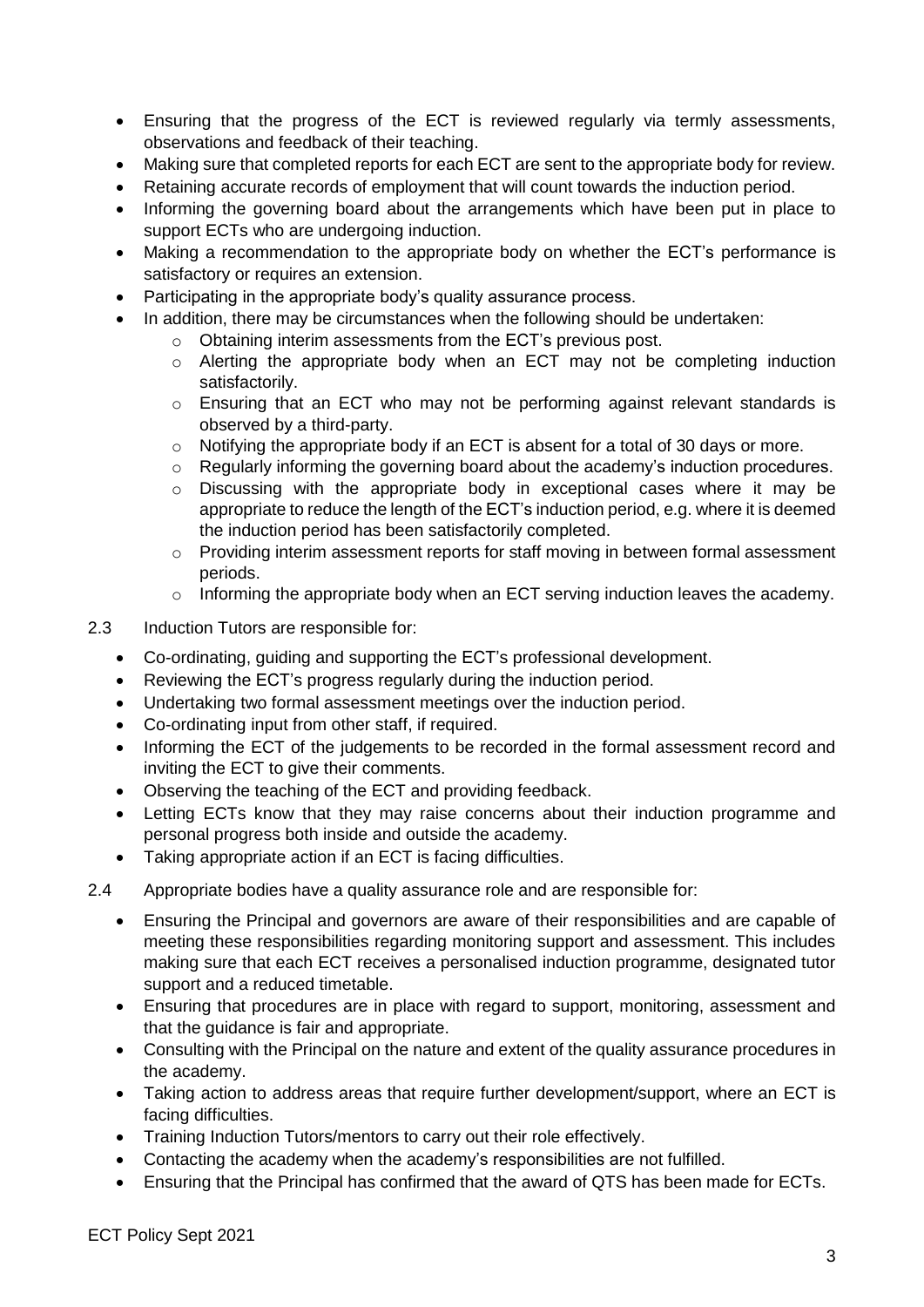- Ensuring the academy is providing a reduced timetable in addition to planning, preparation and assessment (PPA) time.
- Ensuring ECTs are provided with a named contact within the appropriate body to raise concerns if they have any.
- Ensuring records and assessment reports of ECTs are maintained.
- Ensuring an agreement is reached with the Principal and the ECT to determine where a reduced induction period may be appropriate.
- Ensuring a final decision is made on whether the ECT's performance is satisfactory against the relevant standard.
- Ensuring they provide the Teaching Regulation Agency (TRA) with information about ECTs who have started, completed, require an extension, or left part way through an induction period.
- Ensuring they respond to requests from academies and colleges for support and guidance with regard to the ECT's induction programmes.
- Responding to requests for assistance and advice with training for Induction Tutors.
- 2.5 The governing body is responsible for:
	- Ensuring staff and the academy are compliant with this policy.
	- Ensuring the academy has the capacity to support the ECT.
	- Ensuring the Principal is fulfilling their responsibilities.
	- Investigating concerns raised by an ECT as part of the academy's Complaints Procedures Policy.
	- Asking for advice from the appropriate body on the academy's induction procedures and the responsibilities of staff involved in the process.
	- Requesting general reports from the Induction Tutors on the progress of an ECT.

# **3. Statutory induction**

- 3.1 The statutory induction of an ECT is the bridge between Initial Teacher Training (ITT) and a career in teaching. The academy will support the ECT in demonstrating that their performance against the relevant standards is satisfactory and equip them with the tools to be a successful teacher.
- 3.2 The Teachers' Standards will be used to assess an ECT's performance at the end of each year across the two year programme.
- 3.3 The academy will consider the standards against what can reasonably be expected of an ECT.
- 3.4 All judgements will reflect the expectation that the ECT has effectively consolidated their ITT and demonstrated their ability to meet the relevant standards consistently over a sustained period.
	- A qualified teacher will not be employed as a teacher by the academy unless they have satisfactorily completed their induction period, or if they meet any of the exemptions listed in Annex A.
- 3.5 Before a first year ECT undertakes an induction, they must have QTS status.
- 3.6 Teachers who completed their ITT between 1 May 2000 and 30 April 2001 are also required to pass the numeracy skills test before completing an induction.
- 3.7 Short-term supply teaching of less than one term will not count towards an ECT's induction as the time frame is too short to enable them to demonstrate performance against relevant standards.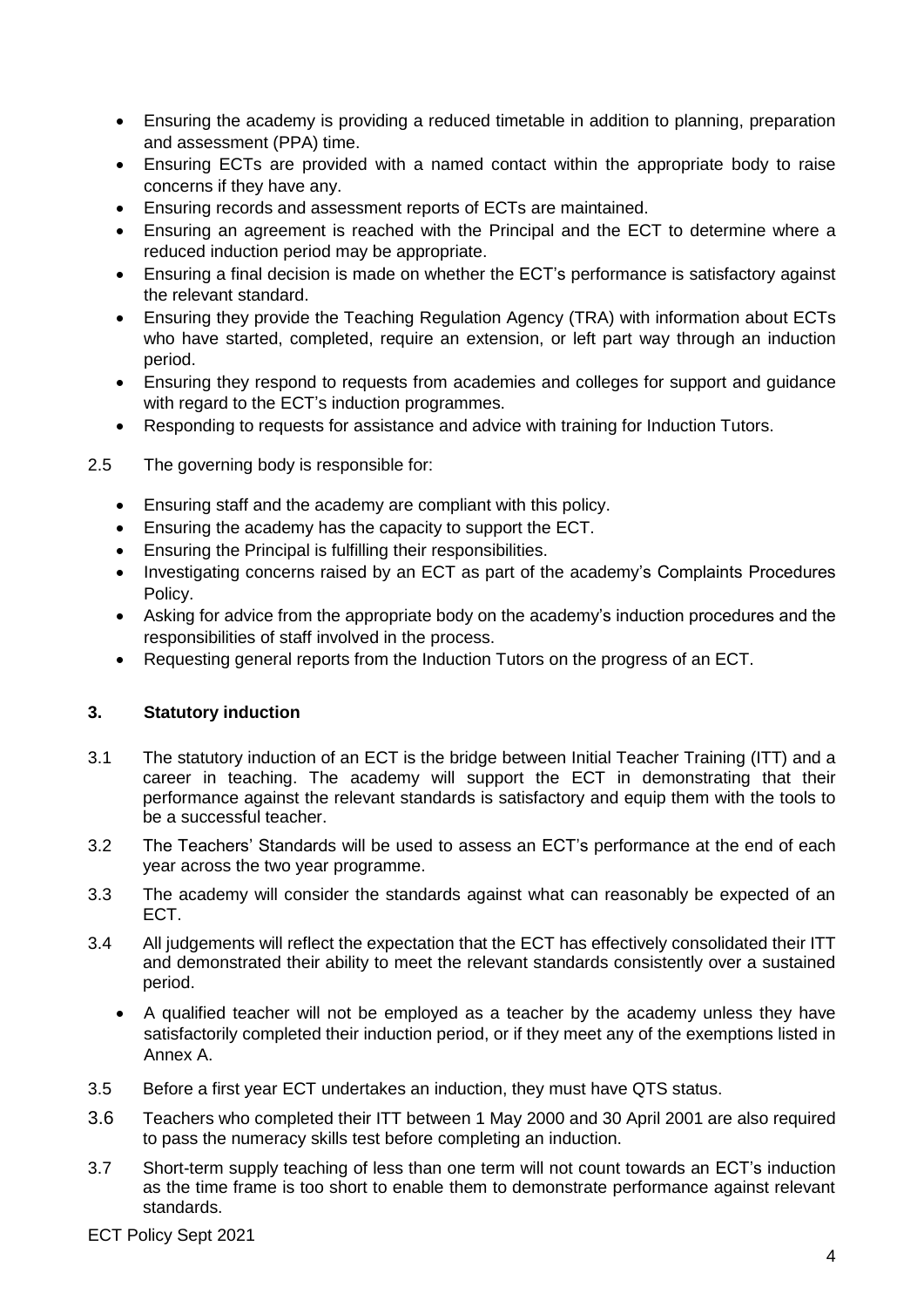- 3.8 If a supply term is extended, the academy will not backdate the induction, but will begin the induction upon extension.
- 3.9 ECT's serving induction on a part-time basis are required to serve the full-time equivalent of two full academic years.

#### **4. Suitable posts**

- 4.1 The Principal and governing body will determine the suitability of posts for induction, guided by the following considerations. The post will:
	- Have an appropriate body to hold the ECT's performance to the relevant standards and quality-assure the process.
	- Provide the ECT with the tasks, experience and support needed.
	- Ensure the appointment of an Induction Tutor with QTS.
	- Provide the ECT with a reduced timetable to enable them to undertake learning activities (no more than 90 percent of the timetable of the academy's existing teachers on the main pay range, in addition to the timetable reduction in respect of PPA time).
	- Not make unreasonable demands upon the ECT.
	- Not present, on a day-to-day basis, the ECT with unreasonably demanding discipline problems.
	- Involve the ECT regularly teaching the same class(es).
	- Involve planning, teaching and assessment processes similar to those in which other teachers working in similar posts are engaged.
	- Not involve non-teaching responsibilities without the provision of appropriate preparation and support.
- 4.2 The governing body will be satisfied that the academy has the capacity to support the ECT in the role and that the Principal is fulfilling their responsibilities.
- 4.3 Once an ECT in either their first or second year has been appointed to a suitable post, the Principal will notify the relevant bodies in advance of the ECT taking up the post.
- 4.4 Upon registration, the ECT will be provided with a named contact to which they may raise any concerns about the induction programme.

## **5. Monitoring, support and assessment**

- 5.1 A suitable monitoring and support programme will be put in place for the ECT, personalised to meet their CPD needs.
- 5.2 ECTs will be provided with an Induction Tutor who will provide day-to-day monitoring and support, and co-ordination of assessment. They will also be assigned with a mentor in their department area for additional guidance.
- 5.3 Opportunities will be created for ECTs to gain experience and expertise in self-evaluation.
- 5.4 The criteria used for formal assessments will be shared between the ECT and the Principal and agreed in advance.
- 5.5 Formative assessment (e.g. lesson observation, target setting, pupil progress) and summative assessment (termly induction reports) will be used when assessing ECTs.
- 5.6 Termly observations of ECT's lessons will be conducted, alongside a follow-up discussion with their Induction Tutor.
- 5.7 All ECTs will be provided with the opportunity to undertake regular observations of experienced teachers.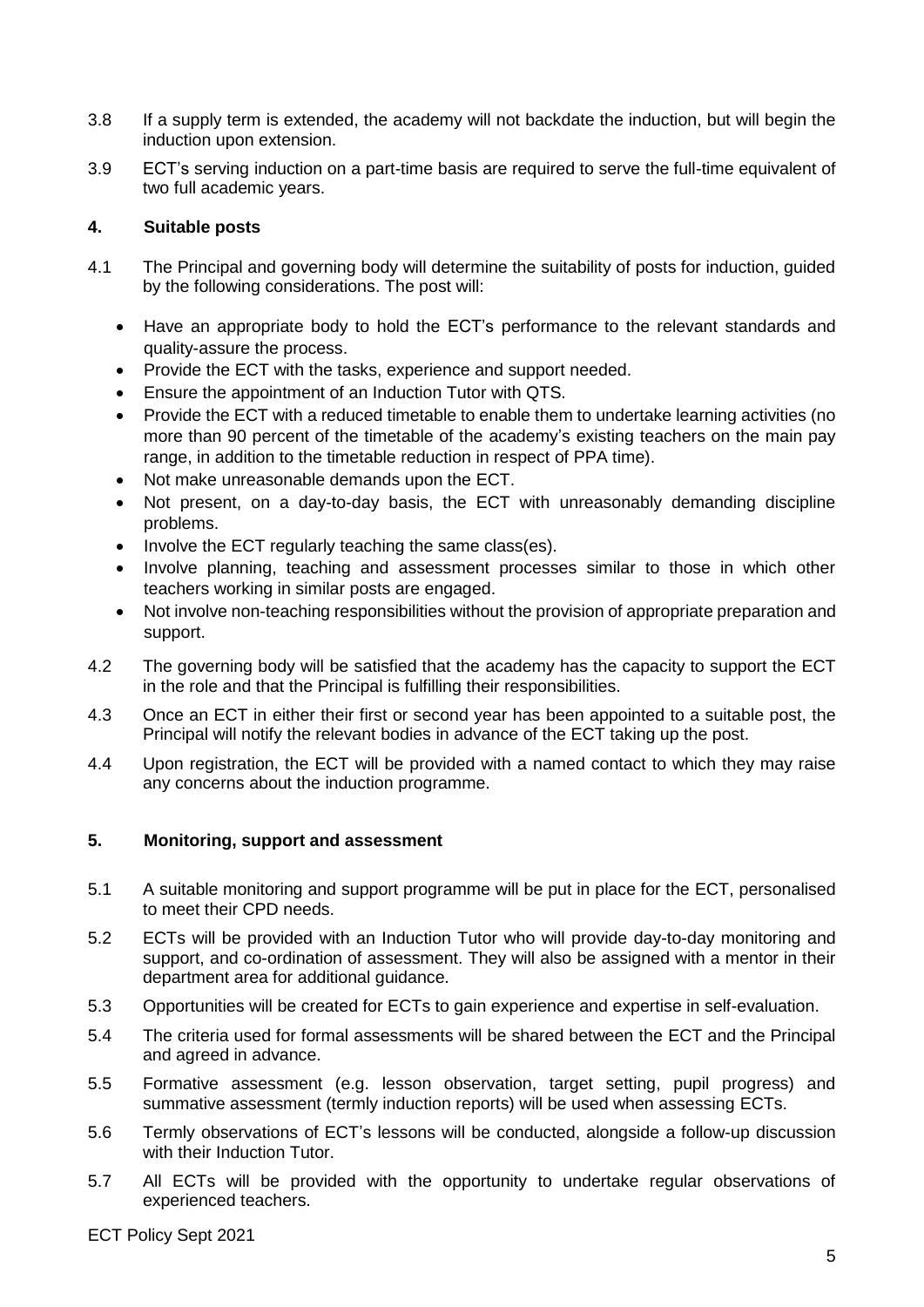- 5.8 All teachers who have a part in the ECT's development will be responsible for assessing the ECT, so to gain a reliable overall view.
- 5.9 Termly assessment reports will give details of:
	- Areas of strength.
	- Areas requiring development.
	- Evidence used to inform judgement.
	- Targets for coming term (i.e. 'smart' targets).
	- Support to be provided by the academy.

#### **6. Completing the induction period**

- 6.1 ECTs will have completed their induction period when they have served:
	- The full-time equivalent of the standard academy 2 years (usually six terms); or
	- A reduced period as agreed with the Principal and the TRA, based on previous teaching experience; or
	- An extended period as a result of absences occurring during the period; or
	- An extension following a decision by the appropriate body or the appeals body.
- 6.2 The appropriate body will make the final decision as to whether or not an ECT's performance against the relevant standards has been satisfactory, taking into account the recommendations of the Principal.
- 6.3 The appropriate body will make a decision within 20 working days of receiving the Principal's recommendation. They will then send written notification within three working days of reaching the decision to the ECT and the Principal.
- 6.4 If the decision is taken to extend the period of induction, the ECT will be informed of their right to appeal against this decision and provided with the name and address of the TRA. Any appeal will be notified within 20 working days or the appeal will be deemed to have expired.
- 6.5 Failure to complete the induction period will mean an ECT is no longer eligible to be employed as a teacher in a maintained school.
- 6.6 Where an ECT fails induction and gives notice that they do not intend to exercise their right to appeal, or when the time limit for an appeal expires, the academy will dismiss the ECT within 10 working days.
- 6.7 If the appeal is heard but not upheld, the academy will dismiss the ECT within 10 days of receiving the outcome of the hearing.
- 6.8 The ECT's name will then be held on the list of persons who have failed to satisfactorily complete an induction period by the TRA.

#### **7. Record keeping**

- 7.1 Records will be kept in accordance with the academy's GDPR Compliant Records Management Policy.
- 7.2 Assessment forms will be signed by the Principal and submitted to the appropriate body in a timely manner.
- 7.3 Assessment forms will be completed at the end of each formal assessment period, stating the date an ECT's employment began, how much of the period has been completed, and any changes in work patterns and absences.
- 7.4 The TRA keeps records of all submitted appeals and will be contacted as needed.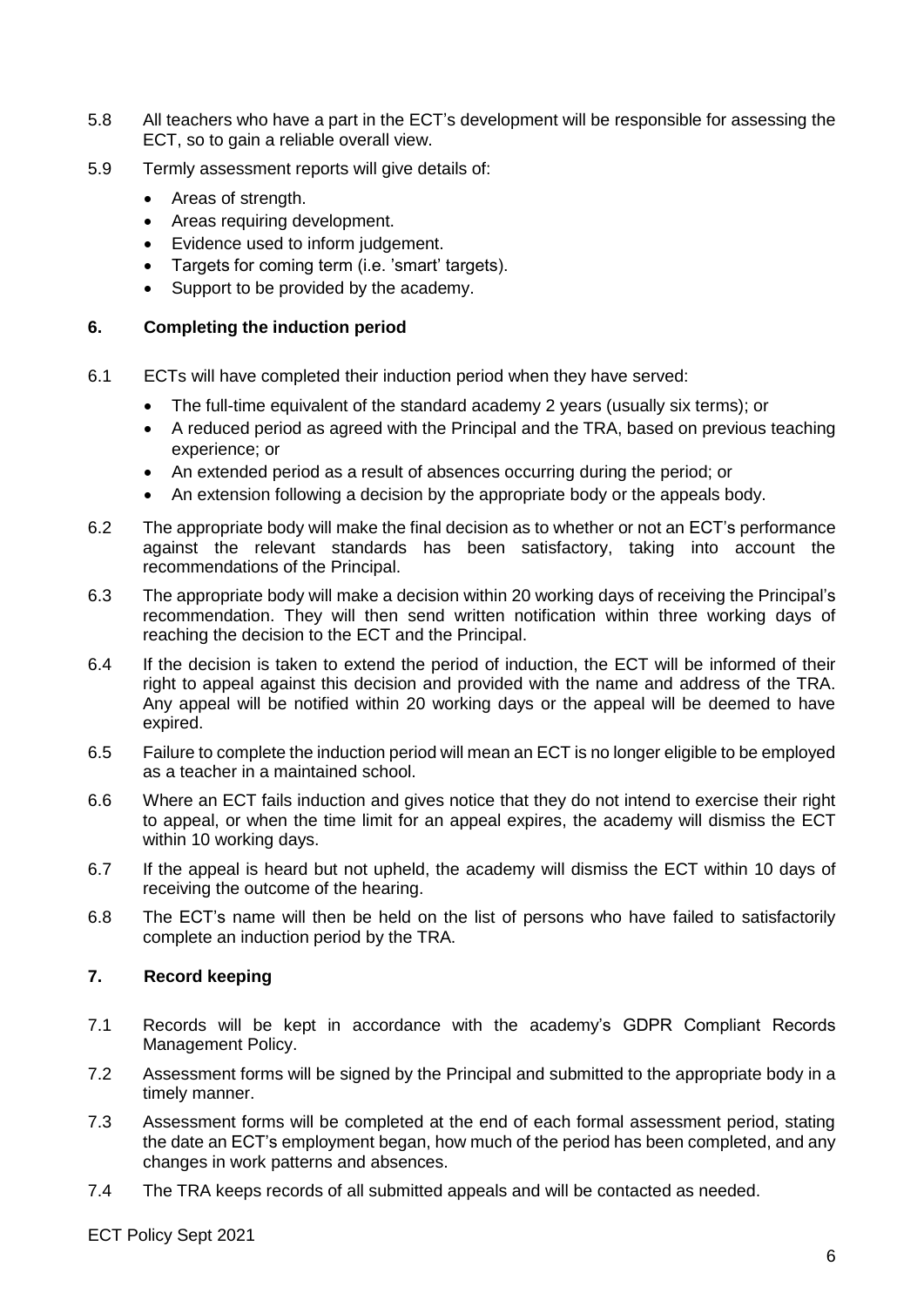- 7.5 Assessment reports will be retained for six years, as recommended by the DfE.
- 7.6 ECTs will be advised by the academy to retain their original copies of assessment reports.

#### **8. Confidentiality**

- 8.1 The induction process and assessments will be not be shared with others not involved in the process and will be treated as confidential.
- 8.2 All ECTs will be made aware of who has been granted access to their assessments.
- 8.3 The governing board are allowed to request termly general reports on the progress of an ECT but cannot automatically have access to this information. The only exception to this is when an ECT has a concern about an assessment, which would require the governing board to access the assessment forms to review the situation.

#### **9. Special circumstances**

- 9.1 The appropriate body also has discretion to reduce the prescribed induction period by up to 29 days where this is less than a full year and to account for ad hoc absences.
- 9.2 If an ECT is absent for a total of 30 days or more, the induction period will be extended by the aggregate of total days absent.
- 9.3 ECTs who take statutory maternity leave on their induction period may decide whether their induction should be extended accordingly to meet this purpose. Any outstanding assessments will not be made until the ECT returns to work and has had the opportunity to decide whether to extend induction.
- 9.4 If an ECT chooses not to extend the induction period, their performance will still be assessed against the relevant standards.
- 9.5 The appropriate body has the option to extend the period after induction has been completed where it would be unreasonable to expect the ECT to have demonstrated satisfactory performance.
- 9.6 These may include: illness, personal crisis, disability, a lack of support during induction etc.
- 9.7 If an ECT leaves the academy before completing their extension, an interim assessment form will be completed by the Principal and the appropriate body notified.
- 9.8 In circumstances where an ECT may be unable to, or chooses not to, complete their extension period in the same academy, the minimum period of employment will still be served as the ECT will be working in a new academy.
- 9.9 In circumstances where records have been lost due to an error or a data loss which is through no fault of the concerned teacher, the appropriate body has the discretion to decide if the ECT can be exempt from induction.
- 9.10 The appropriate body will ensure that every avenue has been explored to recover the missing data or identify an audit trail before making such a decision.
- 9.11 In reaching its decision, the appropriate body will consider the strength of evidence that an error has occurred or that records are missing or lost.
- 9.12 The appropriate body will also account for any evidence that the teacher has demonstrated they have performed satisfactorily against the relevant standards on the basis of evidence from the teacher's previous performance management reviews, and where appropriate, the most recent performance management review statements.
- 9.13 For ECTs completing induction in more than one academy simultaneously: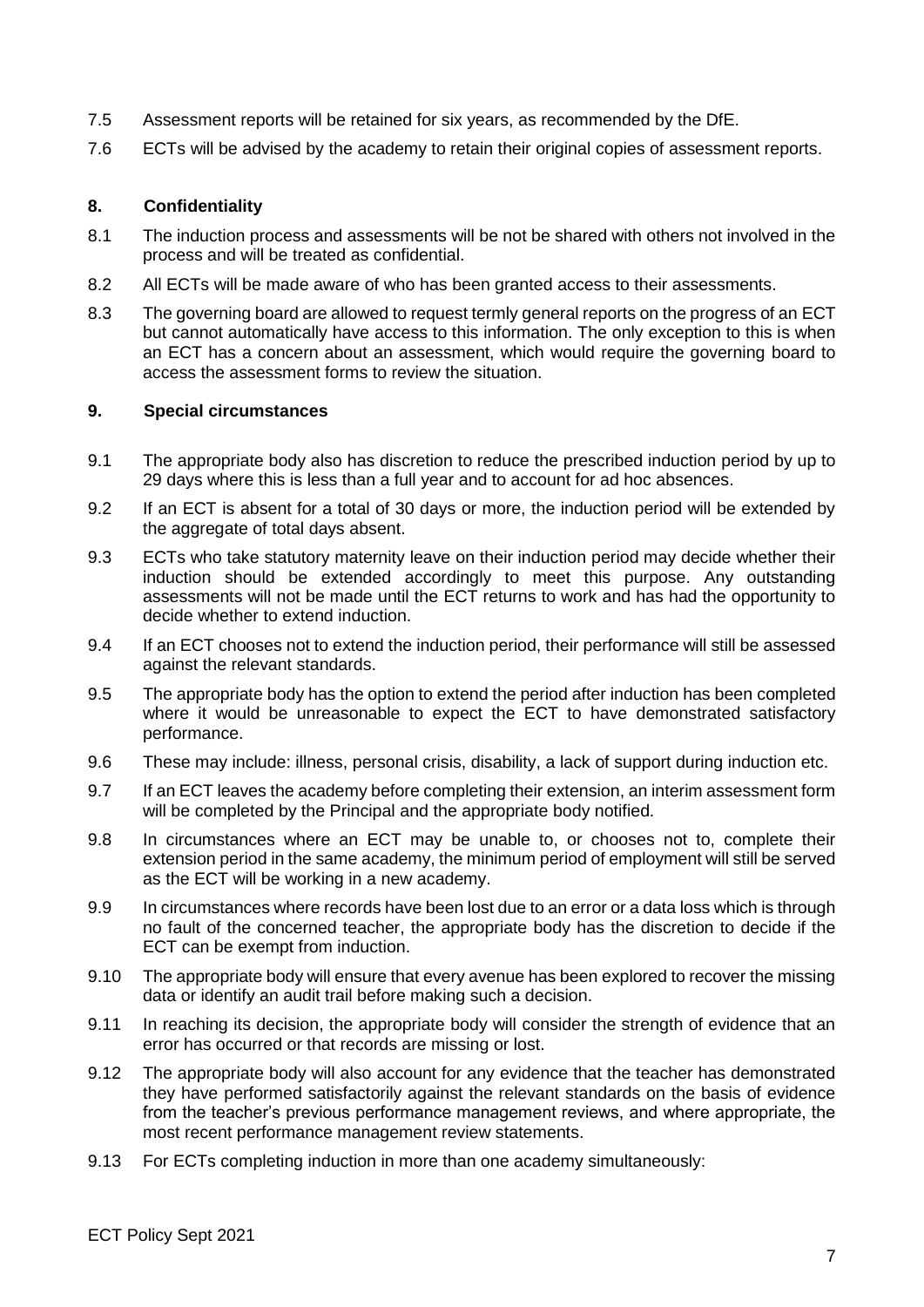- The separate contracts are added together to calculate the number of days of the induction period; each contract must meet the minimum period criteria.
- One Principal acts as the lead and will fulfil duties and responsibilities as outlined in this policy.
- One appropriate body will also take the lead in making the decision and is also responsible for gathering evidence from other appropriate bodies who are involved in the process.

#### **10. Unsatisfactory progress and appeals**

- 10.1 Additional monitoring and support measures will be put in place when an ECT is not making satisfactory progress, such as holding meetings between the ECT and the Principal or relevant senior leader, organising refresher training and providing more guided supervision. The appropriate body and the Principal will be satisfied that:
	- Areas of improvement have been correctly identified.
	- Appropriate objectives have been set to guide the ECT to perform against the relevant standards.
	- An effective support program is in place to help the ECT improve performance.
- 10.2 When there are still concerns about the ECT's progress following intervention, the Principal/Induction Tutor will explain to the ECT the consequences of failure to complete the induction period satisfactorily, and also discuss the following with them:
	- The identified weaknesses
	- The agreed objectives set in order to have them satisfactorily complete the induction to the required standards
	- Details of additional support put in place
	- Evidence used to inform the judgement
	- Details of the improvement plan for the next assessment period
- 10.3 If there are serious capability issues, capability procedures may be instigated before the end of the induction, which may lead to dismissal. This does not prevent them from completing their induction at another academy.
- 10.4 If the ECT has had their induction extended or has failed it, the appropriate body will inform the ECT of their right to appeal and the time limit for doing so.

#### **11. Monitoring and review**

- 11.1 The governing body is responsible for reviewing this policy annually.
- 11.2 The effectiveness of this policy will be monitored and evaluated by all members of staff. Any concerns will be reported to the Principal immediately.
- 11.3 Any changes to this policy will be communicated to all members of staff.
- 11.4 The next scheduled review of this policy is September 2022.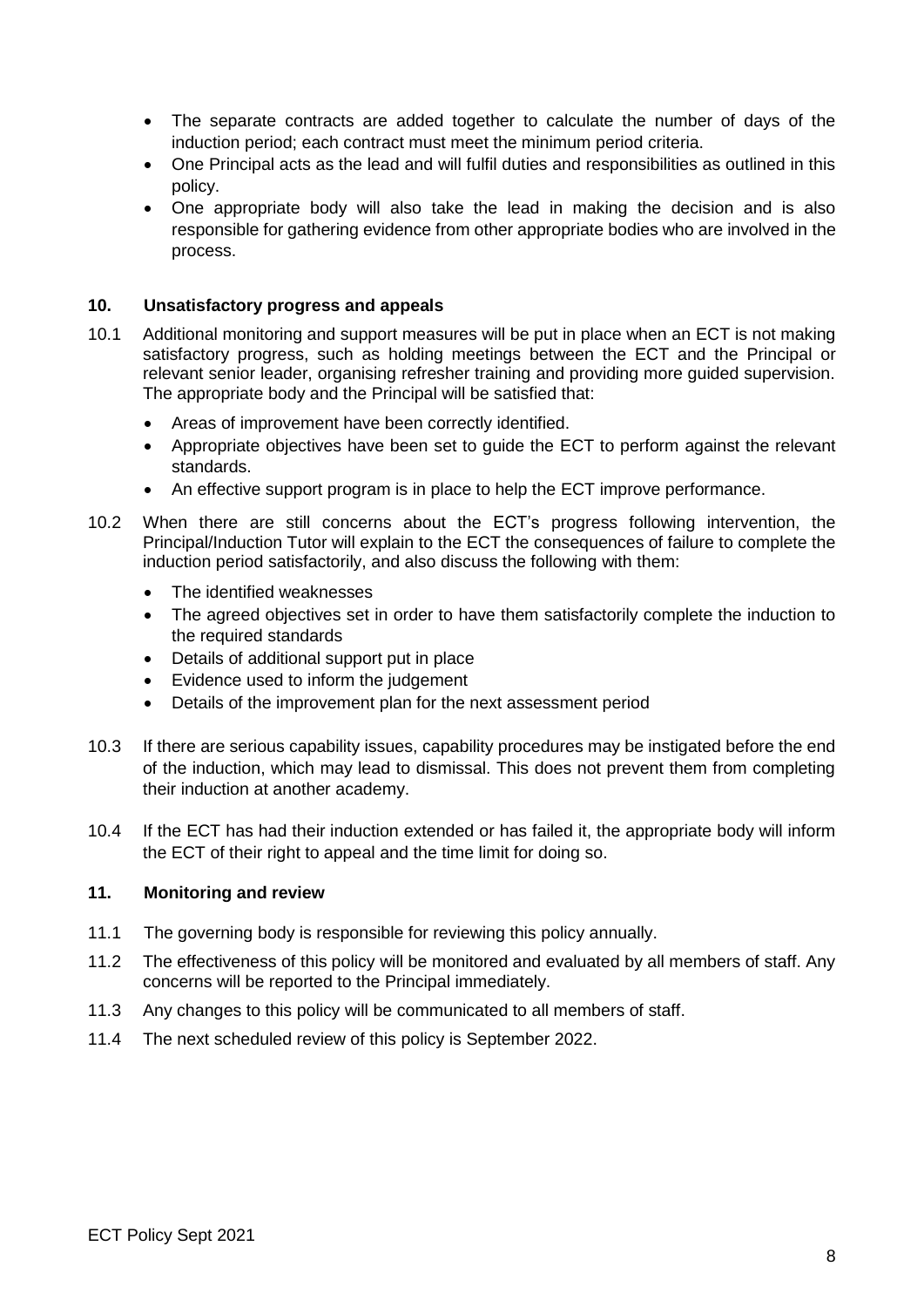# **Exemptions**

The following lists where a qualified teacher may be employed by the academy without having satisfactorily completed an induction period:

| <b>Exemption</b>                                                                                                                                                                                                                                       | <b>Explanation</b>                                                                                                                                                                                                                                                                      |
|--------------------------------------------------------------------------------------------------------------------------------------------------------------------------------------------------------------------------------------------------------|-----------------------------------------------------------------------------------------------------------------------------------------------------------------------------------------------------------------------------------------------------------------------------------------|
| A person who was already a qualified<br>teacher on 7 May 1999.                                                                                                                                                                                         | A teacher who gained QTS on or before 7 May<br>1999 (even if they did not take up their first post<br>until after September 1999).                                                                                                                                                      |
| A person currently undertaking a period of<br>induction.                                                                                                                                                                                               | A teacher who is serving his or her induction period<br>in a permitted setting, including periods which have<br>extended (including those who<br>been<br>have<br>completed an induction period in England or Wales<br>and are awaiting the decision of the appropriate<br>body).        |
| A person waiting for the outcome of an<br>appeal having not performed satisfactorily<br>against the relevant standards.                                                                                                                                | A teacher who is waiting for the outcome of an<br>appeal against a decision that they have failed to<br>perform satisfactorily<br>against the<br>relevant<br>standards.                                                                                                                 |
| A person employed on a short-term supply<br>basis, without undertaking induction.                                                                                                                                                                      | A teacher who is employed as a short-term supply<br>teacher (working periods of less than one term).<br>This can only be done for five years after the date<br>of an award of QTS.                                                                                                      |
| A person employed part-time as a supply<br>teacher whilst also undertaking induction.                                                                                                                                                                  | A teacher who is employed as a short- term supply<br>teacher on a part-time basis but who is<br>concurrently serving induction. Please note that the<br>five-year limit (see above) does not apply to<br>teachers in this situation.                                                    |
| A person who has satisfactorily completed<br>induction, probation, or the equivalent in<br>certain other countries.                                                                                                                                    | The countries are Wales, Scotland, Northern<br>Ireland, Gibraltar, Jersey, Guernsey, Isle of Man,<br>Ministry of Defence (MoD) Schools in<br>and<br>Germany or Cyprus (these are known as MoD<br>Schools, and were formally known as Service<br>Children's Education (or SCE) Schools). |
| A person who trained in England, and then<br>subsequently first worked as a teacher in<br>Wales (before 2003).                                                                                                                                         | A teacher who gained QTS in England on or after<br>7 May 1999 but before 1 April 2003, and who,<br>subsequently, took up their first post in Wales and<br>who has served at least two terms towards their<br>induction.                                                                 |
| A person who became a qualified teacher by<br>virtue of regulation 5 of, and paragraph 12 of<br>Schedule 2 to, the 2003 Qualification<br>Regulations, i.e. certain teachers<br>who<br>gained QTS whilst<br>working<br>in.<br>an<br>independent school. | A teacher who has been judged by the TRA, as<br>meeting the specified QTS standards, whilst<br>working in an independent school, where the ECT<br>must have:<br>Been employed by an independent school<br>before 1989; and<br>Gained a specified qualification before 1974 or<br>٠      |
|                                                                                                                                                                                                                                                        | 1989 (dependent upon the type of<br>qualification); and                                                                                                                                                                                                                                 |